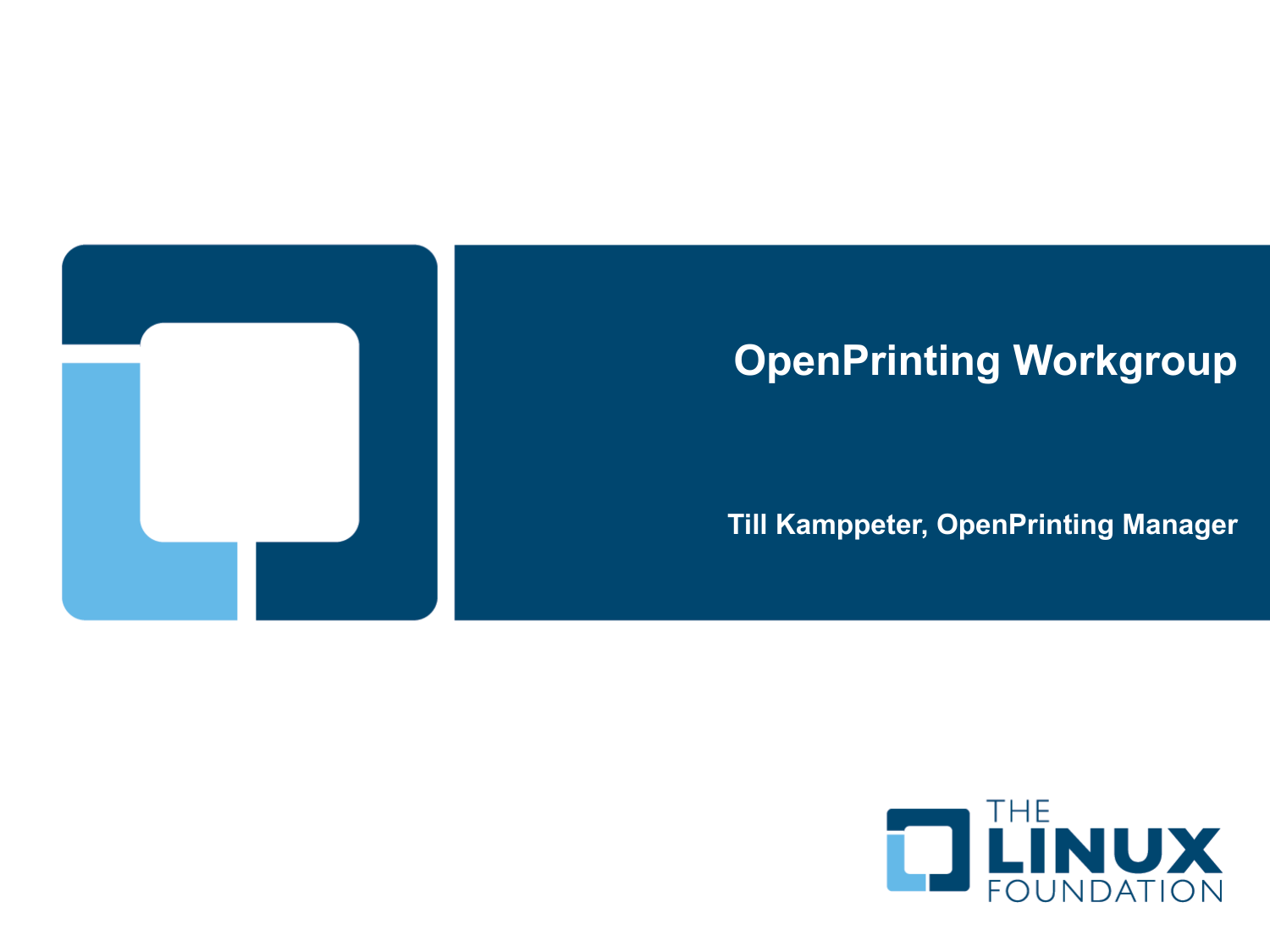# **OpenPrinting Workgroup**

#### • **Officers**

- $\triangleright$  Ira McDonald (High North/Samsung, Chair)
- **Fill Kamppeter (Linux Foundation, Manager)**

#### • **Web Site**

http://www.openprinting.org/

# • **Mailing Lists**

- printing-architecture@lists.linux-foundation.org (discussions)
- printing-summit@lists.linux-foundation.org (annual OP Summit in April)

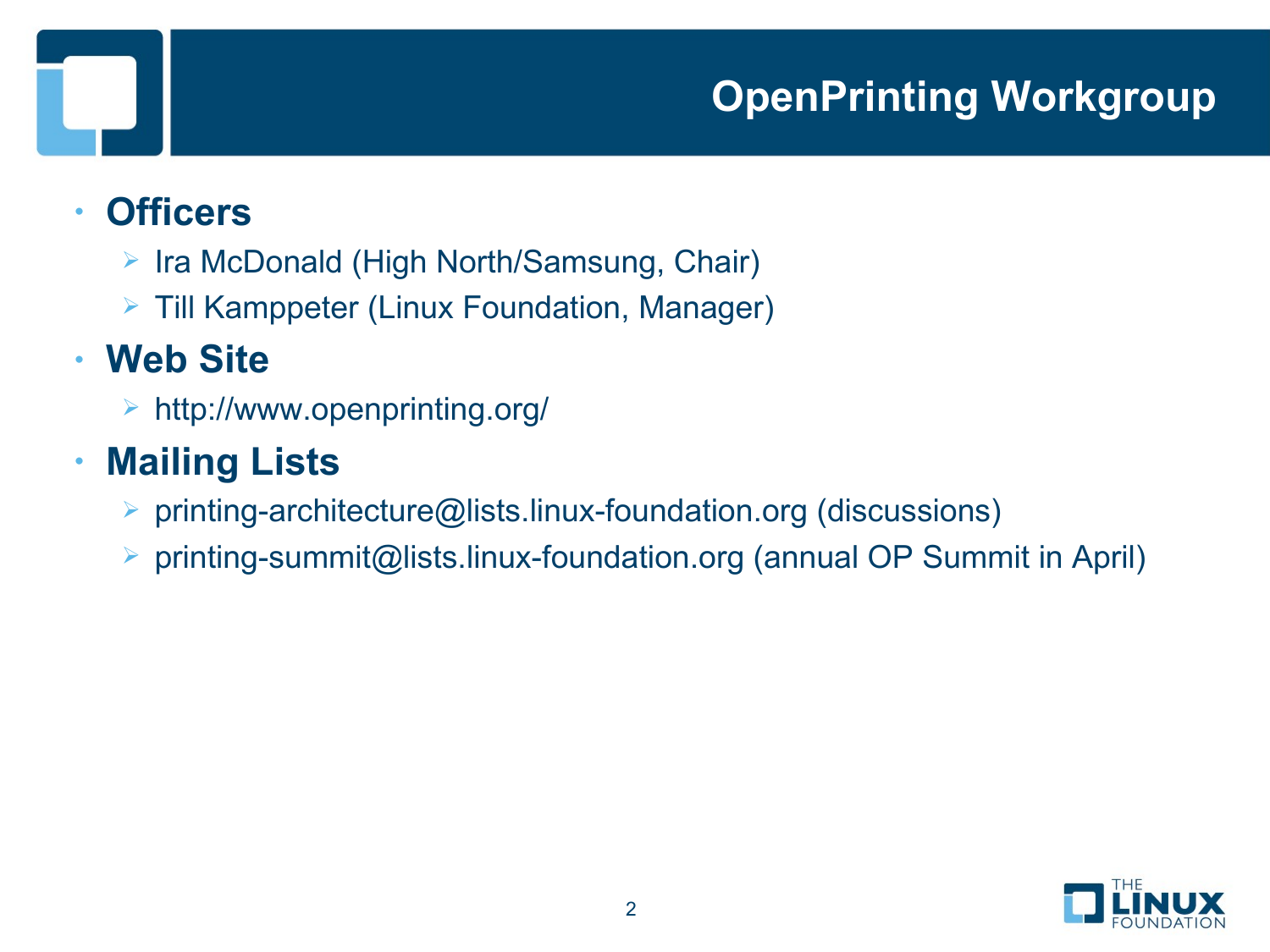- **Major progress in late 2009 and early 2010**
- **Searching for funding from printer/OS vendors for final 6 months of development**
- **Complete CPD release was planned for December 2010 (now at risk)**
- http://www.linuxfoundation.org/collaborate/workgroups/openprinting/commonprintingdialog

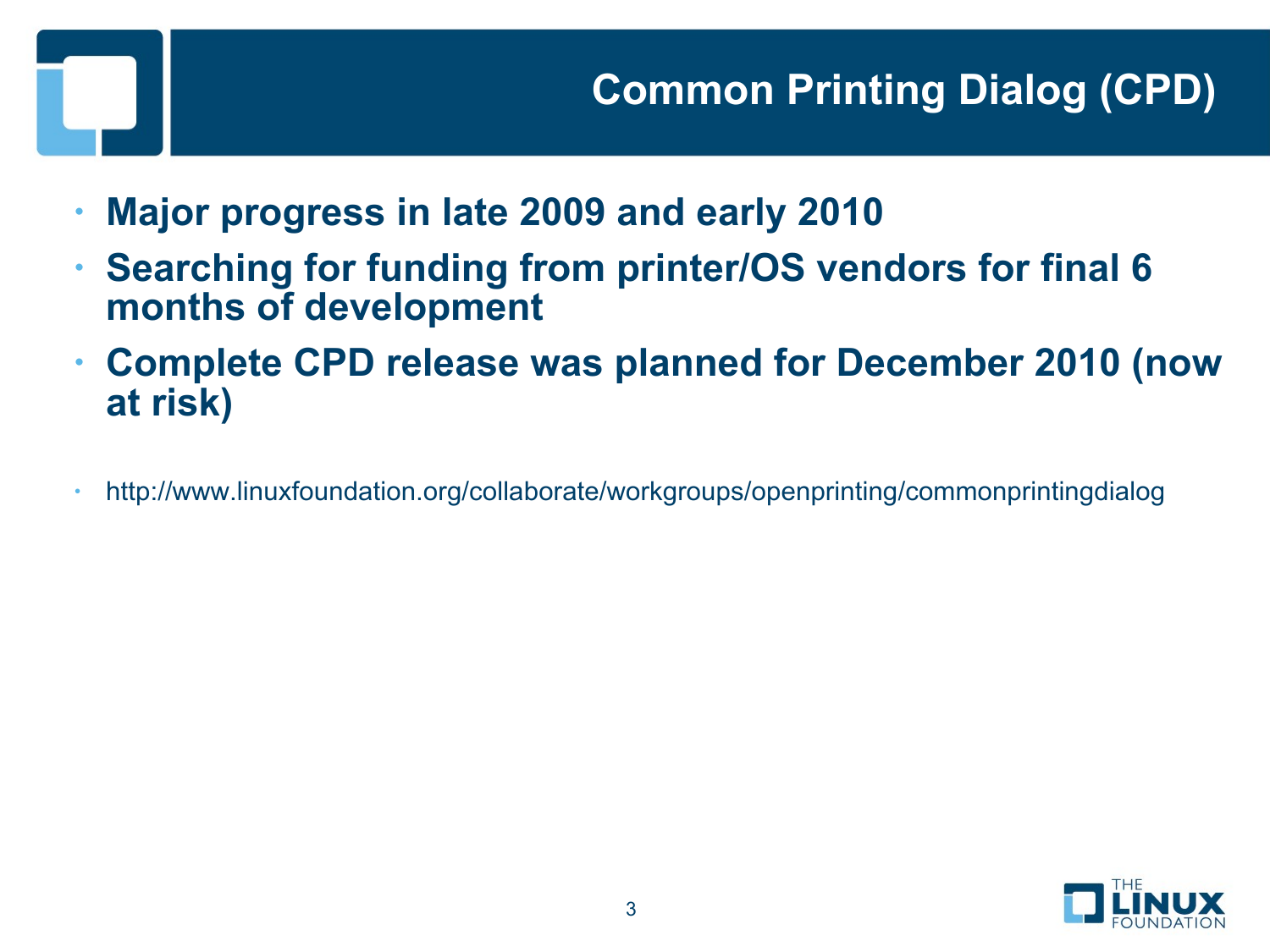- **More than 3000 printer entries, many from users and also from manufacturers (Ricoh, Epson, HP, Kyocera)**
- **New MySQL-backed and PHP based web application**
	- Faster access
	- Lower server load (no overload problems any more)
- **Server cluster of two machines**
- **New support for linking signed binary packages hosted by manufacturers**
- **http://www.openprinting.org/driver\_list.cgi (Drivers)**
- **http://www.openprinting.org/printer\_list.cgi (Printers)**

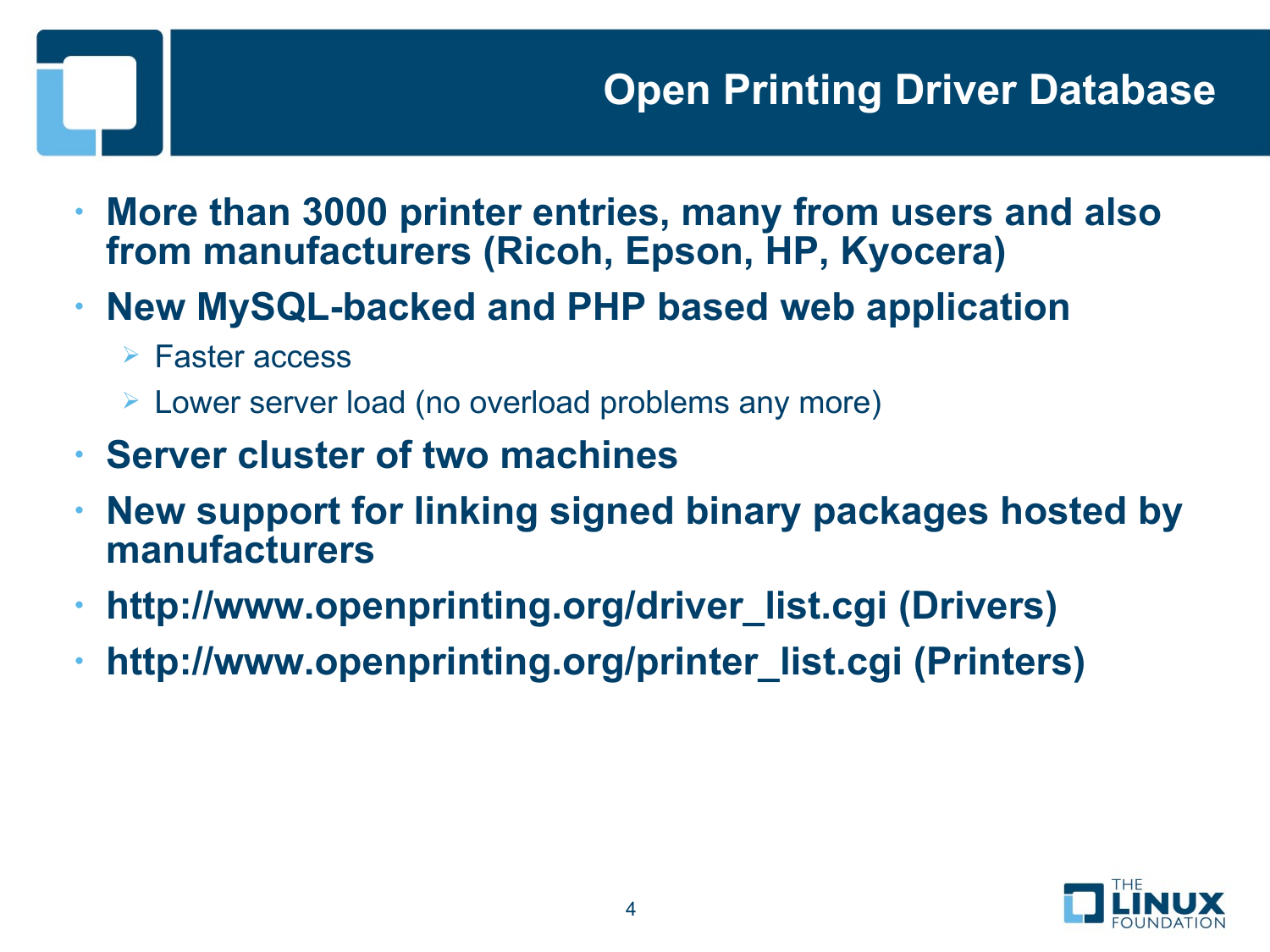# **Automatic Download of Printer Drivers**

#### • **Printer setup tools can query OpenPrinting web site**

- $\triangleright$  Send device ID and optional parameters via web query API
- Answer: Printer supported? Which driver(s)? From manufacturer? License? Free/Non-free? Downloadable driver packages available? Download link, link to signature key fingerprint

#### • **LSB-based printer driver packages**

- $\triangleright$  Work on all distributions
- Currently as RPM and DEB, 32-bit and 64-bit Intel
- $\triangleright$  So minimum testing effort for driver supplier
- $\triangleright$  Binary packages to be supplied and hosted by manufacturer
- $\triangleright$  PPD-only packages generated by OpenPrinting from manufacturer-supplied PPDs.
- **Server-side infrastructure completed**
- **Participating manufacturers:**
	- $\triangleright$  Epson: Binary driver packages for recent inkjets
	- ▶ Ricoh: PPDs for PostScript and PCL-XL printers